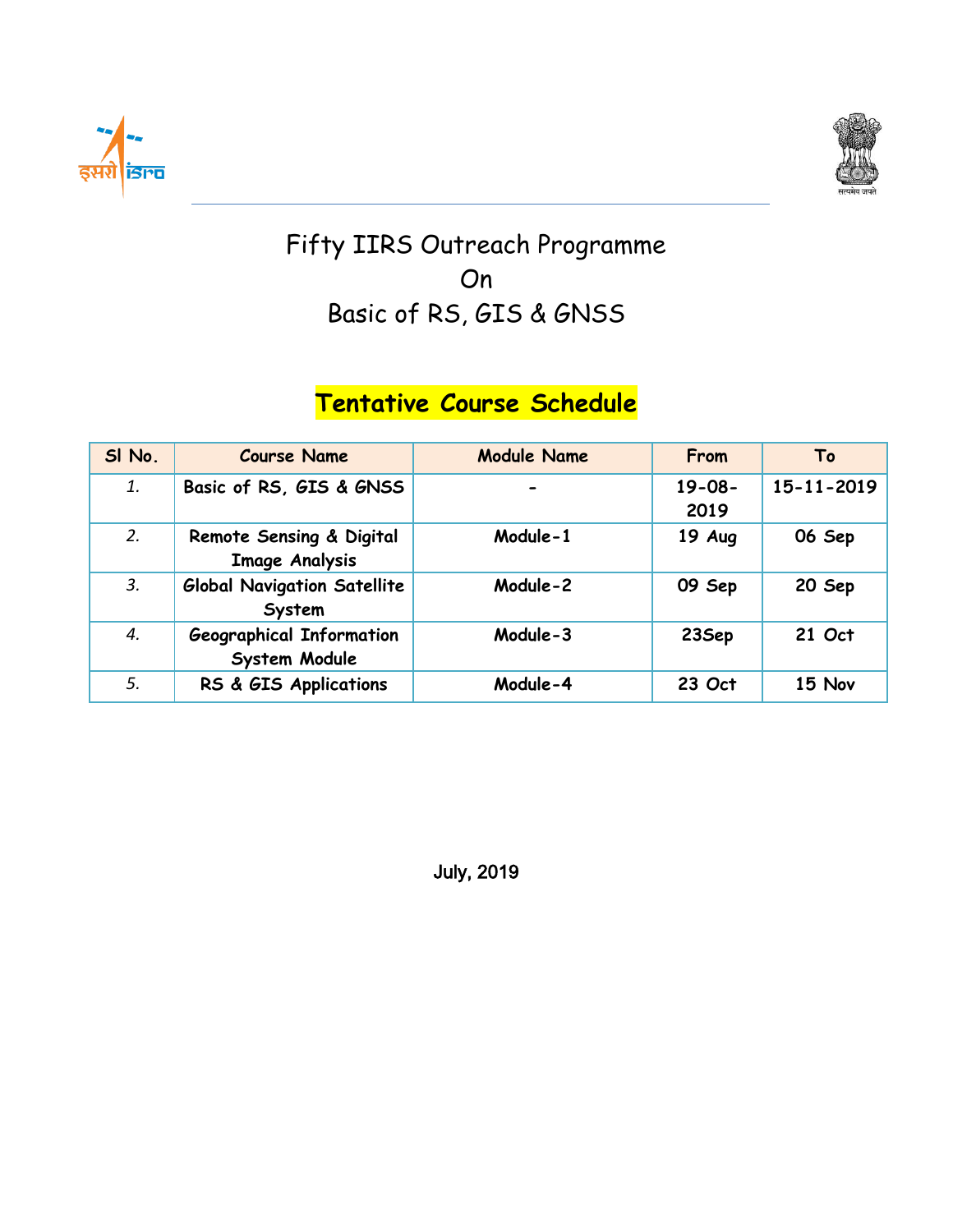|           |           |                                                                  | Module 1: Remote Sensing & Digital Image Analysis<br>Module/ Course Coordinator: Mrs. Minakshi Kumar |                              |
|-----------|-----------|------------------------------------------------------------------|------------------------------------------------------------------------------------------------------|------------------------------|
| Date      | Day       | Time                                                             | Topic                                                                                                | Speaker                      |
| 19 Aug 19 | Monday    | 1600-1730 hrs                                                    | Course Inauguration and Introductory Lecture, Indian Space<br>Programme                              | Dr. Prakash Chauhan          |
| 20 Aug 19 | Tuesday   | 1600-1730 hrs                                                    | Basic Principles of Remote Sensing                                                                   | Ms. Manu Mehta               |
| 21 Aug 19 | Wednesday | 1600-1730 hrs                                                    | <b>Earth Observation Sensors and Platforms</b>                                                       | Mr. Vinay Kumar              |
| 22 Aug 19 | Thursday  | 1600-1730 hrs                                                    | <b>Thermal Remote Sensing</b>                                                                        | Dr. Yogesh Kant              |
| 23 Aug 19 | Friday    | 1600-1730 hrs                                                    | Spectral Signatures of Different Land cover Features and Visual<br>Image interpretation              | Dr. Hina Pande               |
| 24 Aug 19 |           | Saturday                                                         |                                                                                                      |                              |
| 25 Aug 19 |           | <b>Sunday</b>                                                    |                                                                                                      |                              |
| 26 Aug 19 | Monday    | 1600-1730 hrs                                                    | Digital Image Processing: Basic Concepts Rectification and<br>Registration                           | Ms. Minakshi Kumar           |
| 27 Aug 19 | Tuesday   | 1600-1730 hrs                                                    | Image Enhancement techniques                                                                         | Dr. Poonam S. Tiwari         |
| 28 Aug 19 | Wednesday | 1600-1730 hrs                                                    | Image Classification Techniques and Accuracy Assessment                                              | Dr. Poonam S. Tiwari         |
| 29 Aug 19 | Thursday  | Offline (Morning Session)                                        | RS and Image Interpretation Practical                                                                | By University<br>Coordinator |
| 29 Aug 19 | Thursday  | 1600-1730 hrs                                                    | Microwave Remote Sensing                                                                             | Mr. Shashi Kumar             |
| 30 Aug 19 | Friday    | 1630-1730 hrs                                                    | Demonstration: Image Processing                                                                      | Ms. Minakshi Kumar           |
| 31 Aug 19 |           | <b>Saturdav</b>                                                  |                                                                                                      |                              |
| 01 Sep 19 |           | Sunday                                                           |                                                                                                      |                              |
| 02 Sep 19 |           | Monday                                                           | Vinavaka Chaturthi                                                                                   |                              |
| 03 Sep 19 | Tuesday   | 1600-1730 hrs                                                    | <b>Hyperspectral Remote Sensing</b>                                                                  | Mrs. Shefali Agarwal         |
| 04 Sep 19 | Wednesday | 1600-1730 hrs                                                    | Advance Image classifier-OBIA , fuzzy logic                                                          |                              |
| 05 Sep 19 | Thursday  | 1600-1730 hrs                                                    | <b>Image Texture</b>                                                                                 |                              |
| 05 Sep 19 | Thursday  | Offline - as per computer<br>lab availability Morning<br>Session | Image Processing Hands-on and Practical Assignment                                                   | By University<br>Coordinator |
| 06 Sep 19 | Friday    | 1530-1730 hrs                                                    | Panel Discussion/Ouery Session                                                                       | Faculty                      |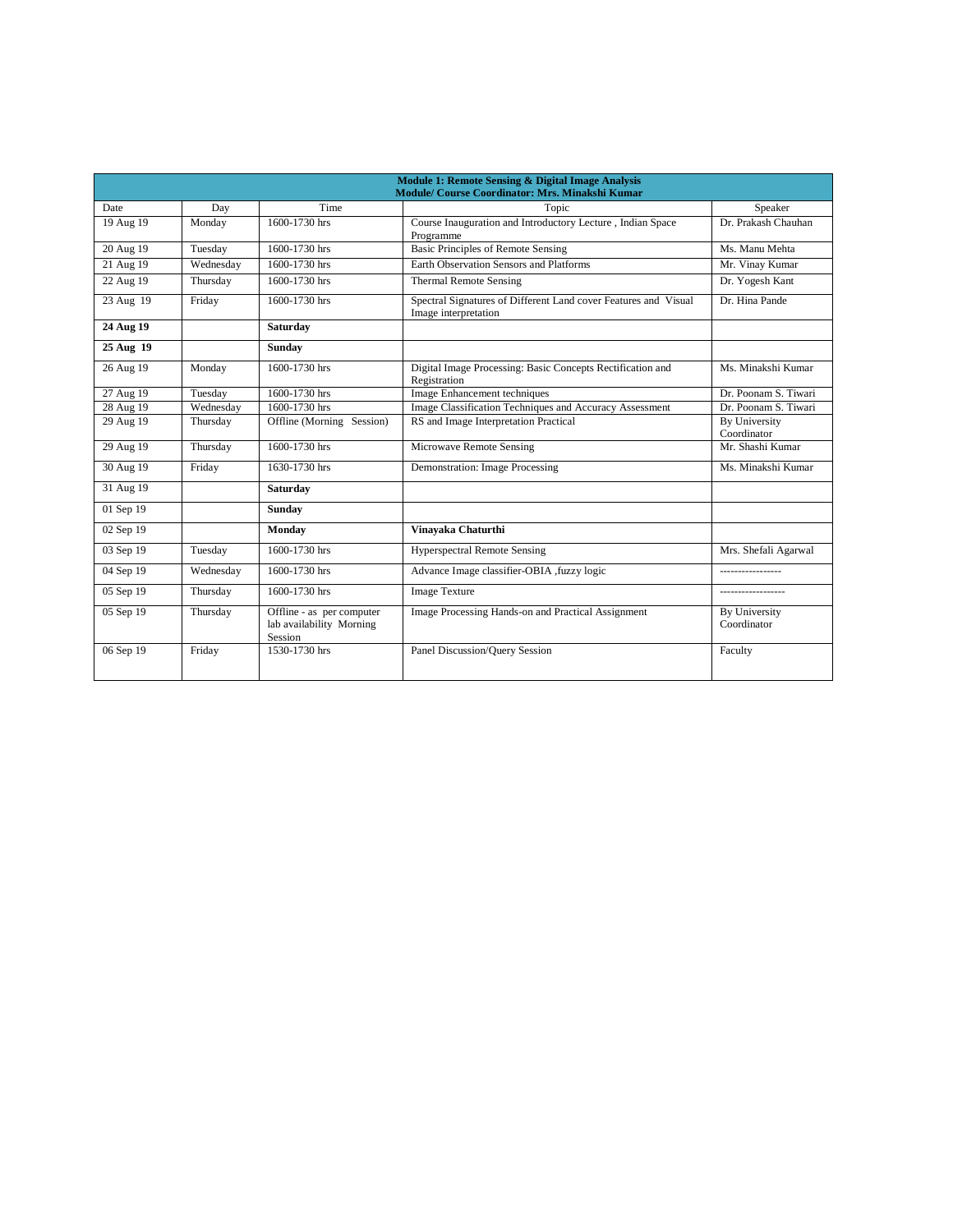| <b>Module-2 Global Navigation Satellite System</b><br>Module/ Course Coordinator: Shri Ashutosh Bhardwaj |               |               |                                                                                           |                                              |
|----------------------------------------------------------------------------------------------------------|---------------|---------------|-------------------------------------------------------------------------------------------|----------------------------------------------|
| 09 Sep 19                                                                                                | Monday        | 1600-1730 hrs | Introduction to GPS and GNSS                                                              | Er. Ashutosh Bhardwaj                        |
| 10 Sep 19                                                                                                | Tuesday       |               | Muharram                                                                                  |                                              |
| 11 Sep 19                                                                                                | Wednesday     |               | Onam                                                                                      |                                              |
| 12 Sep 19                                                                                                | Thursdav      | 1600-1730 hrs | GPS receivers, processing methods, errors and accuracy                                    | Er. Ashutosh Bhardwaj                        |
| 13 Sep 19                                                                                                | Friday        | 1600-1730 hrs | Satellites based Augmentation systems & GPS Aided and GEO<br>Augmented Navigation (GAGAN) | Er. Ashutosh Bhardwaj                        |
| 14 Sep 19                                                                                                |               |               | Saturday                                                                                  |                                              |
| 15 Sep 19                                                                                                |               |               | Sunday                                                                                    |                                              |
| 16 Sep 19                                                                                                | Monday        | 1600-1730 hrs | GPS signal characteristics, Data formats (broadcast, precise<br>ephemeris)                | Shri S. Raghavendra                          |
| 17 Sep 19                                                                                                | Tuesday       | 1600-1730 hrs | Indian Regional Navigation Satellite System (IRNSS)                                       | Er. Ashutosh Bhardwaj & Shri Kamal<br>Pandev |
| 18 Sep 19                                                                                                | Wednesday     | 1600-1730 hrs | DGPS demonstration (Pre-recorded followed by live query<br>session)                       | Offline                                      |
| 19 Sep 19                                                                                                | Thursday      | 1600-1730 hrs | Advance GNSS processing                                                                   | Shri Suresh Kannaujiya                       |
| 20 Sep 19                                                                                                | Friday        | 1600-1730 hrs | Mobile Mapping                                                                            | Dr. Harish Chandra Karnatak                  |
| 21 Sep 19                                                                                                |               |               | Saturday                                                                                  |                                              |
| 22 Sep 19                                                                                                | <b>Sunday</b> |               |                                                                                           |                                              |

| Module- 3 Geographical Information System Module/ Course Coordinator: Shri Prasun Kumar Gupta |           |                  |                                                                                                                                                                                                                                                    |                          |  |
|-----------------------------------------------------------------------------------------------|-----------|------------------|----------------------------------------------------------------------------------------------------------------------------------------------------------------------------------------------------------------------------------------------------|--------------------------|--|
| 23 Sep 19                                                                                     | Monday    | 1600-1730 hrs    | Introduction to GIS                                                                                                                                                                                                                                | Dr. Sameer Saran         |  |
| 24 Sep 19                                                                                     | Tuesday   | 1600-1730 hrs    | Geographic Phenomena, Concepts and examples                                                                                                                                                                                                        | Shri Prasun Kumar Gupta  |  |
| 25 Sep 19                                                                                     | Wednesday | 1600-1730 hrs    | Data Inputting and Editing in GIS                                                                                                                                                                                                                  | Shri K. Shiva Reddy      |  |
| 26 Sep 19                                                                                     | Thursday  | 1600-1730 hrs    | GIS Data Models (Spatial and Non spatial)                                                                                                                                                                                                          | Shri Ashutosh Kumar Jha  |  |
| 27 Sep 19                                                                                     | Friday    | 1600-1730 hrs    | Map Projection Concepts & Use in RS & GIS                                                                                                                                                                                                          | Dr. Ashutosh Srivastav   |  |
| 28 Sep 19                                                                                     |           | Saturday         |                                                                                                                                                                                                                                                    |                          |  |
| 29 Sep 19                                                                                     |           | Sunday           |                                                                                                                                                                                                                                                    |                          |  |
| 30 Sep 19                                                                                     | Monday    | 1600-1730 hrs    | Spatial Analysis - Introductory Concepts and Overview                                                                                                                                                                                              | Shri Prabhhar Alok Verma |  |
| 01 Oct 19                                                                                     | Tuesday   | 1600-1730 hrs    | Spatial Analysis - Functionality and Tools                                                                                                                                                                                                         | Shri Kapil Oberai        |  |
| 02 Oct 19                                                                                     |           |                  | Mahatma Gandhi                                                                                                                                                                                                                                     |                          |  |
| 03 Oct 19                                                                                     | Thursday  | 1600-1730<br>hrs | Demo of OGIS Software - Session 01:<br>Adding GIS Data, Attribute table & Identity tool<br>Change symbology, Create map composers<br>Manage plugins, CRS & EPSG<br>Geo-referencing & Tie-points, RMSE & Rectification                              | Recorded Lecture         |  |
| 04 Oct 19                                                                                     | Friday    | 1600-1730 hrs    | Demo of QGIS Software - Session 02:<br>(Data Creation/Vector Generation)<br>Digitization, Setting digitizing environment<br>Adding attributes, Editing digitized layer<br>Attribute Queries, Spatial Queries<br>Linking spatial & non-spatial data | Recorded Lecture         |  |
| 05 Oct 19                                                                                     |           | Saturday         |                                                                                                                                                                                                                                                    |                          |  |
| 06 Oct 19                                                                                     |           | Sunday           |                                                                                                                                                                                                                                                    |                          |  |
| 07 Oct 19                                                                                     | Monday    |                  | Dussehra (Maha Navmi)                                                                                                                                                                                                                              |                          |  |
| 08 Oct 19                                                                                     | Tuesday   |                  | Dussehra (Vijay Dushmi)                                                                                                                                                                                                                            |                          |  |
| 09 Oct 19                                                                                     | Wednesday |                  | <b>Break</b>                                                                                                                                                                                                                                       |                          |  |
| 10 Oct 19                                                                                     | Thursday  | 1530-1555hrs     | Interactive Session of Demo of OGIS Software - Session 01 &<br>Session 02                                                                                                                                                                          | Shri Prasun Kumar Gupta  |  |
|                                                                                               |           | 1600-1730 hrs    | Open Source Software Technology & Tools                                                                                                                                                                                                            | Shri Prasun Kumar Gupta  |  |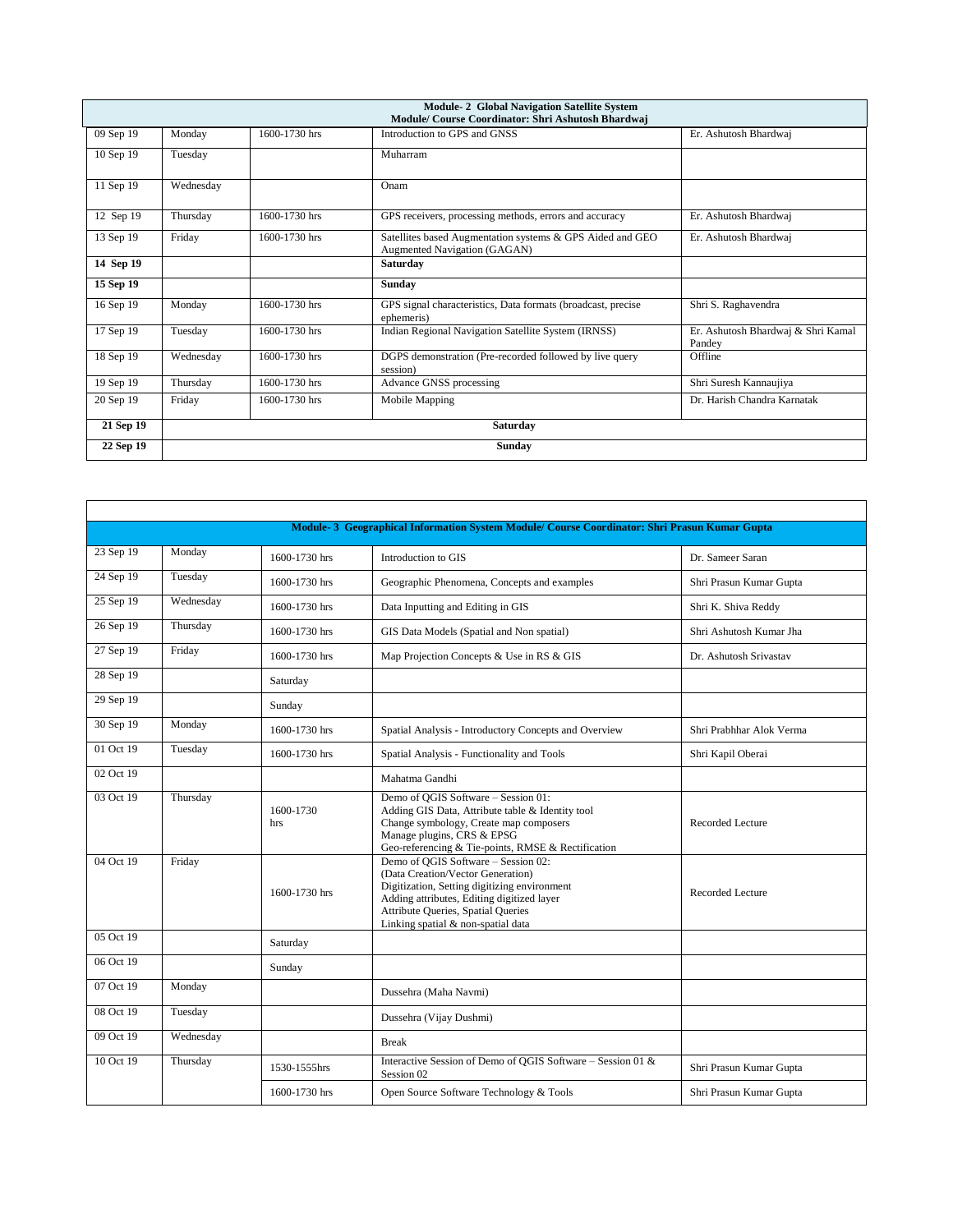| 11 Oct 19 | Friday    | 1600-1730 hrs | Data Quality & Policies OGC, NSDI & GSDI initiatives.<br>Discussion on Internet resources | Dr. Harish Karnatak     |
|-----------|-----------|---------------|-------------------------------------------------------------------------------------------|-------------------------|
| 12 Oct 19 | Saturday  |               |                                                                                           |                         |
| 13Oct 19  | Sunday    |               |                                                                                           |                         |
| 14 Oct 19 | Monday    | 1600-1730 hrs | <b>Advanced Geospatial Modeling</b>                                                       | Shri Ashutosh Kumar Jha |
| 15 Oct 19 | Tuesday   | 1600-1730 hrs | Uncertainty in GIS and Error Propagation                                                  | Shri Hari Shankar       |
| 16 Oct 19 | Wednesday | 1600-1730 hrs | 3D GIS, City Models and Applications                                                      | Dr. Sameer Saran        |
| 17 Oct 19 | Thursday  |               | <b>BREAK</b>                                                                              |                         |
| 18 Oct 19 | Friday    | 1600-1730 hrs | Recent Trends in Geoinformatics                                                           | Dr. Sameer Saran        |
| 21 Oct 18 |           | 1600-1730 hrs | Panel Discussion of Module 3                                                              | All Faculty             |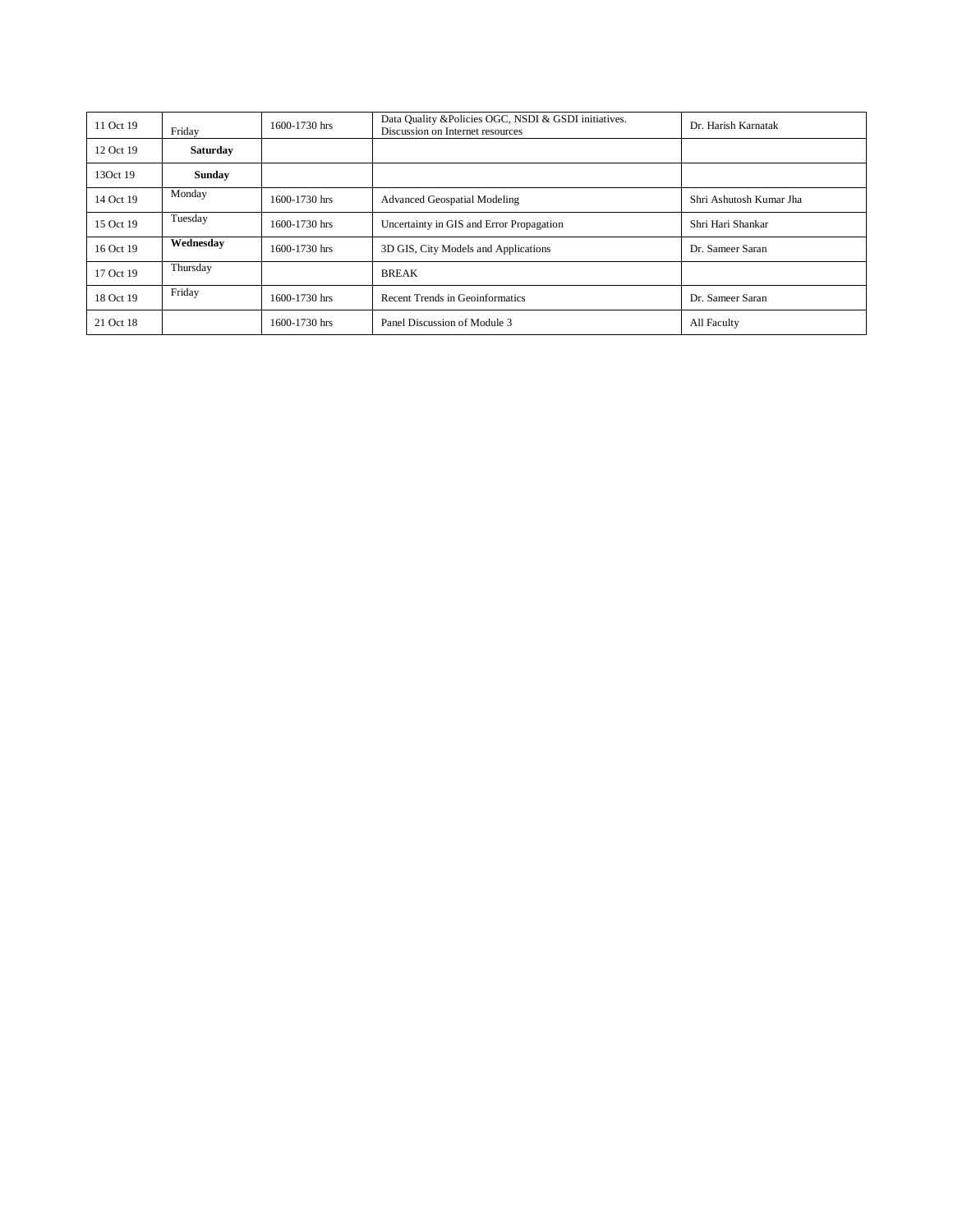| <b>Module-4 RS &amp; GIS Applications</b><br>Module/ Course Coordinator: Dr. C M Bhatt |               |                   |                                                                                          |                      |
|----------------------------------------------------------------------------------------|---------------|-------------------|------------------------------------------------------------------------------------------|----------------------|
| <b>Date</b>                                                                            | Dav           | <b>Time</b>       | <b>Topic</b>                                                                             | <b>Speaker</b>       |
| 23 Oct 19                                                                              | Wednesday     | 1600-1730 hrs     | Space Technology & its applications in governance                                        | Dr. S. K Srivastav   |
| 24 Oct 19                                                                              | Thursday      | 1600-1730 hrs     | Remote Sensing and GIS Applications in Soil Resource Assessment                          | Dr. Suresh Kumar     |
| 25 Oct 19                                                                              | Friday        | 1600-1730 hrs     | <b>Break</b>                                                                             |                      |
| 26 Oct 19                                                                              | Saturday      |                   |                                                                                          |                      |
| 27 Oct 19                                                                              | <b>Sunday</b> |                   |                                                                                          |                      |
| 28 Oct 19                                                                              | Monday        | 1600-1730 hrs     | <b>Break</b>                                                                             |                      |
| 29 Oct 19                                                                              | Tuesday       | 1600-1730 hrs     | Remote Sensing Applications in Agriculture- Crop Inventory & Yield<br>Forecasting        | Dr. N.R. Patel       |
| 30 Oct 19                                                                              | Wednesday     | 1600-1730 hrs     | RS & GIS Applications in Forestry and Ecology                                            | Dr. Hitendra Padalia |
| 31 Oct 19                                                                              | Thursday      | 1600-1730 hrs     | RS & GIS Applications to Water Resources Management                                      | Dr. S.P Aggarwal     |
| 01 Nov 19                                                                              | Friday        | 1600-1730 hrs     | Geology and Geomorphology                                                                | Dr. R.S. Chatterjee  |
| 02 Nov 19                                                                              | Saturday      |                   | <b>Break</b>                                                                             |                      |
| 03Nov 19                                                                               | <b>Sunday</b> |                   | <b>Break</b>                                                                             |                      |
| 04 Nov 19                                                                              | Monday        | 1600-1730 hrs     | Space-enabled Products & Services for Disaster Management : Indian<br><b>Initiatives</b> | Dr. P.K.C.Ray        |
| 05 Nov 19                                                                              | Tuesday       | 1600-1730 hrs     | RS & GIS Application in Urban & Regional Planning                                        | Shri. Pramod Kumar   |
| 06 Nov 19                                                                              | Wednesday     | 1600-1730 hrs     | RS applications for Planetary Studies                                                    | Dr. Prakash Chauhan  |
| 07 Nov 19                                                                              | Thursday      | 1600-1730 hrs     | RS & GIS for Coastal Zone Management                                                     | Dr. D. Mitra         |
| 08 Nov 19                                                                              | Friday        | 1600-1730 hrs     | Remote Sensing Application to Atmospheric & Marine Environment                           | Dr. A.K Mishra       |
| 09 Nov 19                                                                              |               | Saturday          |                                                                                          |                      |
| <b>10 Nov 19</b>                                                                       |               | Sunday            |                                                                                          |                      |
| 11 Nov 19                                                                              | Monday        | 1600-1730 hrs     | Engineering Geology with emphasis on landslide studies                                   | Dr. Shovan Chattoraj |
| <b>12 Nov 19</b>                                                                       |               |                   | <b>Break</b>                                                                             |                      |
| 13 Nov 19                                                                              | Tuesday       | 1600-1730 hrs     | Geospatial Technology for climate change studies                                         | Dr. Arijit Roy       |
| 14 Nov 19                                                                              | Thursday      | 1530-1630 hrs     | Applications of Geo-web Services and mobile GIS in governance                            | Dr. Harish Karnatak  |
| 15 Nov 19                                                                              | Thursday      | $1630 - 1730$ hrs | Panel Discussion Module-3                                                                | All speakers         |